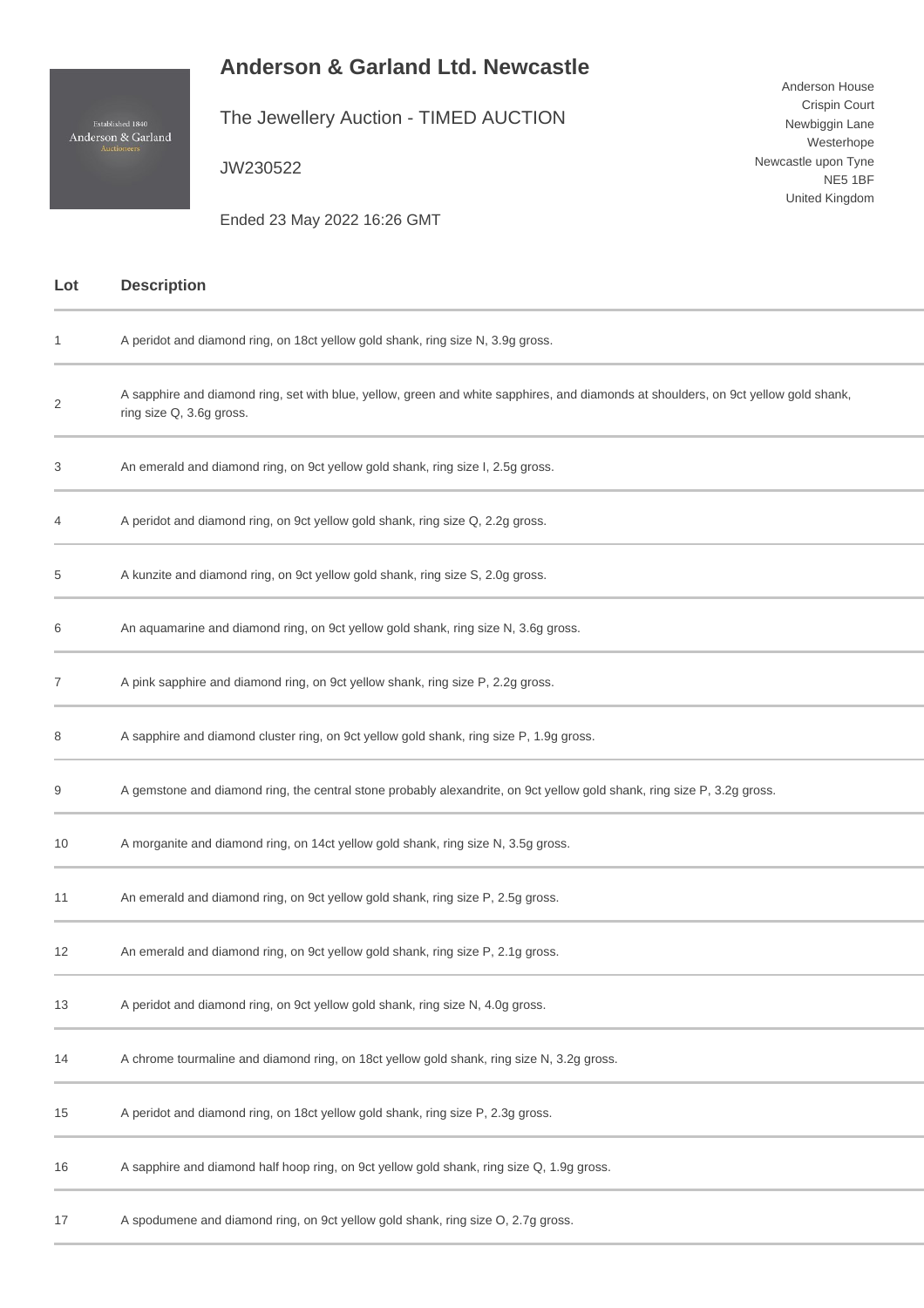| 18 | A sapphire and diamond ring, on 9ct yellow gold shank, ring size P, 1.3g gross.                                                   |
|----|-----------------------------------------------------------------------------------------------------------------------------------|
| 19 | A kunzite and diamond ring, on 9ct yellow gold shank, ring size S, 2.7g gross.                                                    |
| 20 | A citrine and diamond ring, on 9ct yellow gold shank, ring size N, 2.7g gross.                                                    |
| 21 | A gemstone and diamond ring, the green-stones probably synthetic alexandrite, on 14ct yellow gold shank, ring size P, 4.0g gross. |
| 22 | A synthetic alexandrite and diamond ring, on 9ct yellow gold shank, ring size N, 3.5g gross.                                      |
| 23 | A peridot and diamond ring, on 18ct yellow gold shank, ring size N, 3.3g gross.                                                   |
| 24 | A green apatite and diamond ring, on 18ct yellow gold shank, ring size P, 3.3g gross.                                             |
| 25 | A gemstone and diamond ring, the green-stone possibly tourmaline, on 9ct yellow gold shank, ring size N, 1.3g gross.              |
| 26 | An orthoclase and diamond ring, on 9ct yellow gold shank, ring size S, 1.6g gross.                                                |
| 27 | An orthoclase and diamond ring, on 9ct yellow gold shank, ring size Q, 3.7g gross.                                                |
| 28 | A spinel and diamond ring, on 18ct yellow gold shank, ring size N, 2.9g gross.                                                    |
| 29 | A kunzite and diamond ring, on 9ct yellow gold shank, ring size P, 3.9g gross.                                                    |
| 30 | A morganite and diamond ring, on 9ct yellow gold shank, ring size O, 1.9g gross.                                                  |
| 31 | A topaz and diamond ring, on 18ct yellow gold shank, ring size P, 2.9g gross.                                                     |
| 32 | A zircon and diamond ring, on 9ct yellow gold shank, ring size O, 2.7g gross.                                                     |
| 33 | A topaz, spodumene and diamond ring, on 9ct white gold shank, ring size N, 2.7g gross.                                            |
| 34 | A tanzanite and diamond ring, on 18ct yellow gold shank, ring size P, 4.2g gross.                                                 |
| 35 | A tanzanite and diamond ring, on 9ct yellow gold shank, ring size O, 2.4g gross.                                                  |
| 36 | A chrysoberyl and diamond ring, on 18ct yellow gold shank, ring size P, 2.3g gross.                                               |
| 37 | A morganite and diamond ring, on 9ct yellow gold shank, ring size N, 2.0g gross.                                                  |
| 38 | A rock crystal and diamond ring, on 9ct yellow gold shank, ring size O,1.9 g gross.                                               |
| 39 | A kunzite and diamond ring, on 9ct yellow gold shank, ring size N, 3.3g gross.                                                    |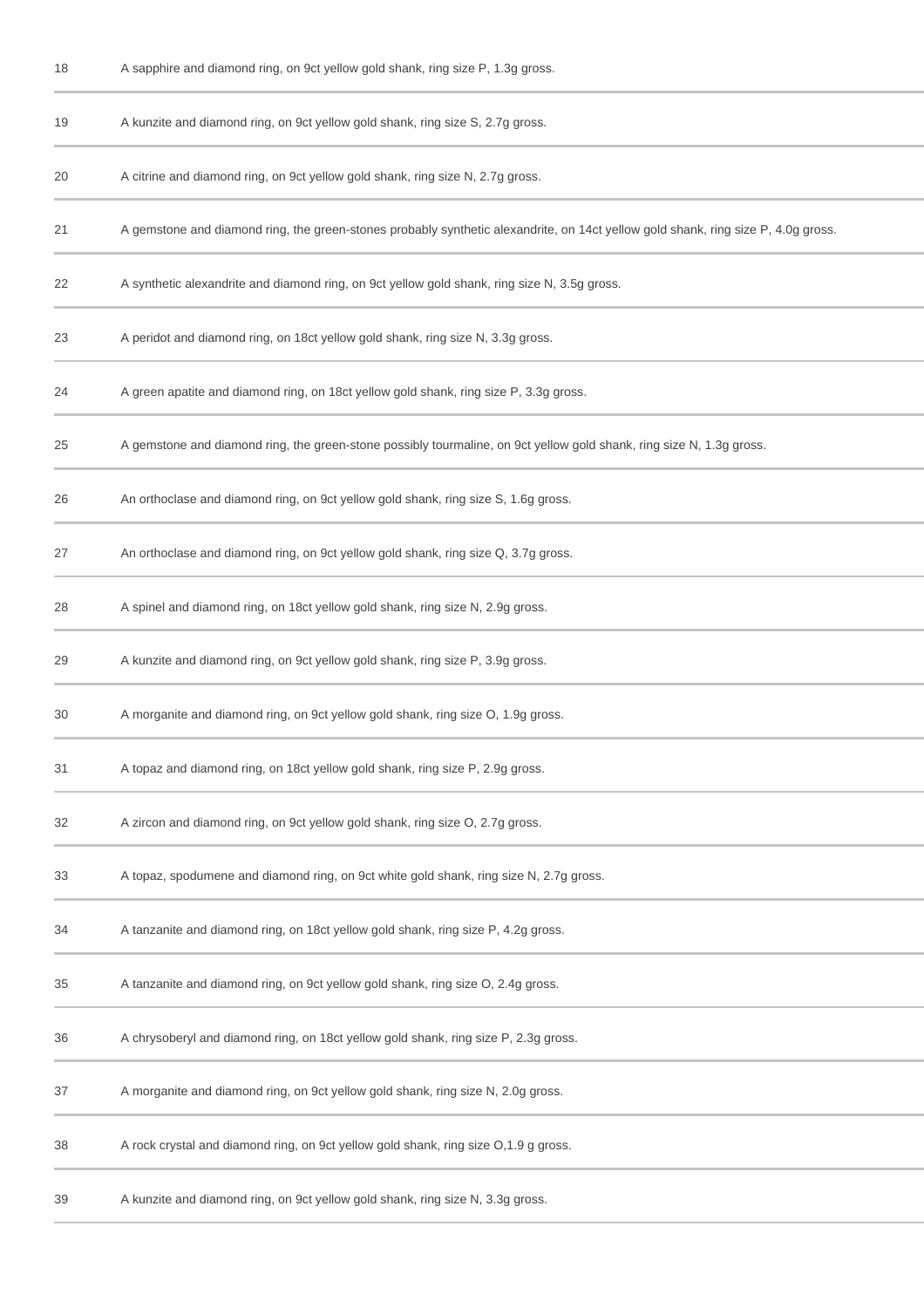| 40 | A kunzite and diamond ring, on 9ct white gold shank, ring size Q, 3.1g gross.                                             |
|----|---------------------------------------------------------------------------------------------------------------------------|
| 41 | An amethyst and diamond ring, on 9ct yellow gold shank, ring size P, 3.4g gross.                                          |
| 42 | A tourmaline and diamond ring, on 18ct yellow gold shank, ring size N, 2.1g gross.                                        |
| 43 | A zircon and diamond ring, on 9ct white gold shank, ring size N, 3.1g gross.                                              |
| 44 | An aquamarine and diamond ring, on 9ct yellow gold shank, ring size Q, 3.2g gross.                                        |
| 45 | A topaz and diamond ring, on 9ct white gold shank, ring size N, 2.2g gross.                                               |
| 46 | An apatite and diamond ring, on 9ct white gold shank, ring size N, 2.5g gross.                                            |
| 47 | An apatite and diamond ring, on 9ct yellow gold shank, ring size P, 2.9g gross.                                           |
| 48 | A topaz, pink-stone and diamond ring, on 9ct yellow gold shank, ring size O, 3.2g gross.                                  |
| 49 | An amethyst, topaz and diamond ring, on 9ct yellow gold shank, ring size N, 3.5g gross.                                   |
| 50 | A gemstone and diamond ring, probably synthetic colour-change sapphire, on 9ct white gold shank, ring size Q, 4.1g gross. |
| 51 | A sapphire and diamond ring, on 9ct yellow gold shank, ring size P, 3.1g gross.                                           |
| 52 | A spinel and diamond ring, on 9ct yellow gold shank, ring size Q, 2.0g gross.                                             |
| 53 | A tanzanite and diamond ring, on 9ct yellow gold shank, ring size R, 1.9g gross.                                          |
| 54 | A tanzanite and diamond ring, on 9ct yellow gold shank, ring size P, 3.4g gross.                                          |
| 55 | A sapphire and diamond ring, on 18ct yellow gold shank, ring size N, 1.9g gross.                                          |
| 56 | A sapphire and diamond ring, on 9ct yellow gold shank, ring size P, 2.4g gross.                                           |
| 57 | A sapphire and diamond ring, on 9ct white gold shank, ring size S, 1.7g gross.                                            |
| 58 | A sapphire and diamond ring, on 18ct yellow gold shank, ring size R, 2.8g gross.                                          |
| 59 | A sapphire and diamond ring, on 9ct yellow gold shank, ring size Q, 2.3g gross.                                           |
| 60 | A yellow zircon and diamond ring, on 9ct yellow gold shank, ring size N, 1.4g gross.                                      |
| 61 | A yellow zircon and diamond ring, on 18ct yellow gold shank, ring size N, 2.4g gross.                                     |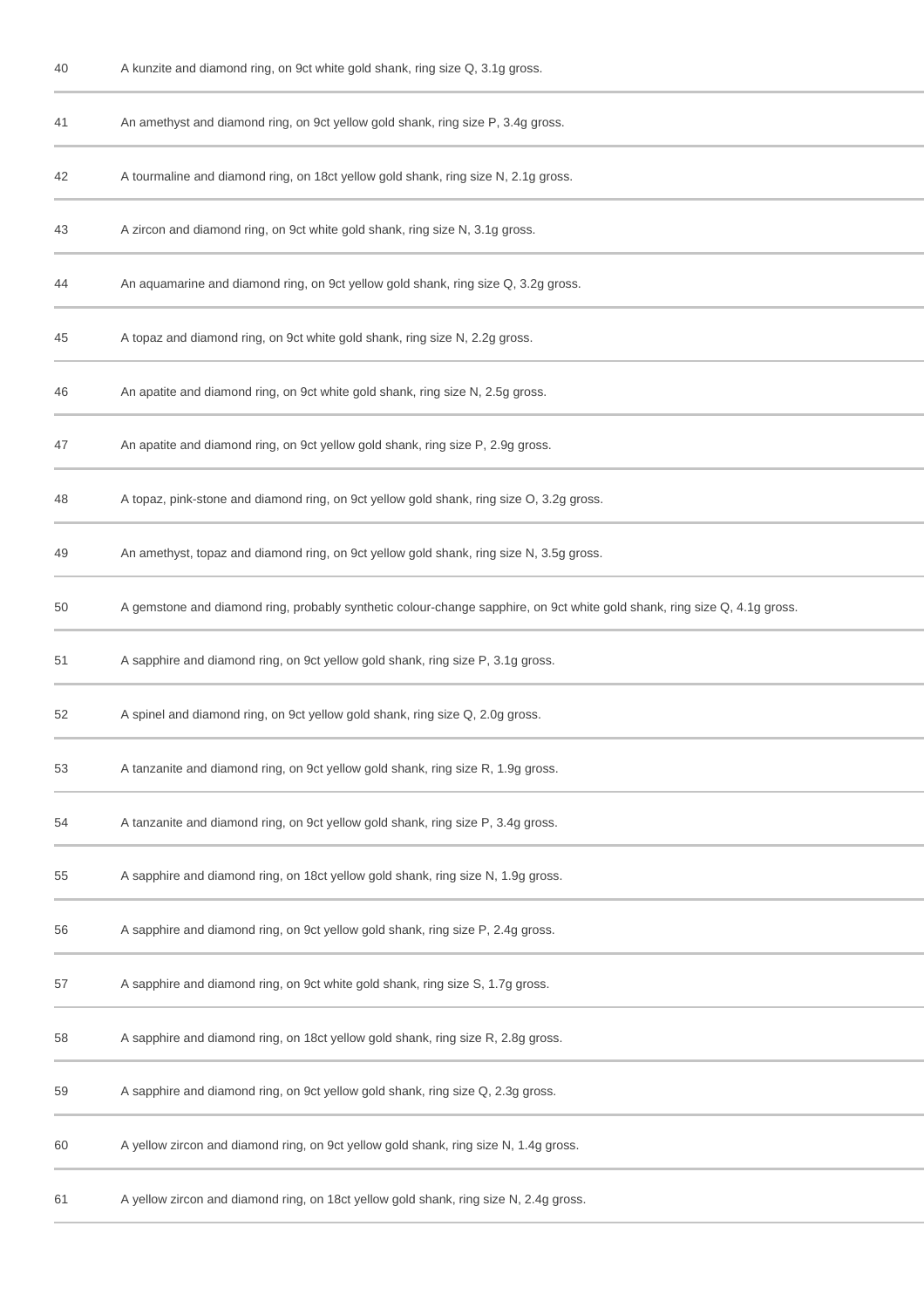| 62 | An andalusite and diamond ring, on 9ct yellow gold shank, ring size Q, 2.5g gross.                                         |
|----|----------------------------------------------------------------------------------------------------------------------------|
| 63 | A golden beryl and diamond ring, on 9ct white gold shank, ring size O, 2.9g gross.                                         |
| 64 | A kunzite and diamond ring, on 9ct yellow gold shank, ring size O, 3.0g gross.                                             |
| 65 | A gemstone and diamond ring, the gemstone probably aquamarine, on 9ct yellow gold shank, ring size N, 2.2g gross.          |
| 66 | A golden beryl and diamond ring, on 9ct yellow gold shank, ring size N, 2.7g gross.                                        |
| 67 | A yellow gemstone and diamond ring, on 18ct yellow gold shank, ring size P, 3.0g gross.                                    |
| 68 | A water opal and diamond ring, on 9ct yellow gold shank, ring size S, 2.3g gross.                                          |
| 69 | An almandine garnet and diamond ring, on 9ct white gold shank, ring size N, 2.2g gross.                                    |
| 70 | A tourmaline and diamond ring, on 9ct yellow gold shank, ring size Q, 3.3g gross.                                          |
| 71 | A pink sapphire and diamond ring, on 18ct yellow gold shank, ring size N, 4.1g gross.                                      |
| 72 | A corundum and diamond ring, probably synthetic colour-change sapphire, on 9ct yellow gold shank, ring size N, 2.0g gross. |
| 73 | A kunzite and diamond ring, on 9ct yellow gold shank, ring size P, 2.6g gross.                                             |
| 74 | A pink sapphire and diamond ring, on 9ct yellow gold shank, ring size P, 1.8g gross.                                       |
| 75 | A pink sapphire and diamond ring, on 18ct white gold shank, ring size P, 2.9g gross.                                       |
| 76 | An orange sapphire and diamond ring, on 9ct white gold shank, ring size Q, 2.1g gross.                                     |
| 77 | A yellow sapphire and diamond ring, on 9ct yellow gold shank, ring size O, 2.4g gross.                                     |
| 78 | A citrine and diamond ring, on 9ct yellow gold shank, ring size O, 2.7g gross.                                             |
| 79 | A pink sapphire and diamond ring, on yellow metal shank, ring size Q, 2.9g gross.                                          |
| 80 | A tourmaline and diamond ring, on 9ct yellow gold shank, ring size N, 4.6g gross.                                          |
| 81 | A pink topaz and diamond ring, on 9ct yellow gold shank, ring size P, 2.4g gross.                                          |
| 82 | An andestine labradorite and diamond ring, on 9ct yellow gold shank, ring size N, 3.9g gross.                              |
| 83 | A pink sapphire and diamond ring, on 18ct yellow gold shank, ring size P, 3.8g gross.                                      |
|    |                                                                                                                            |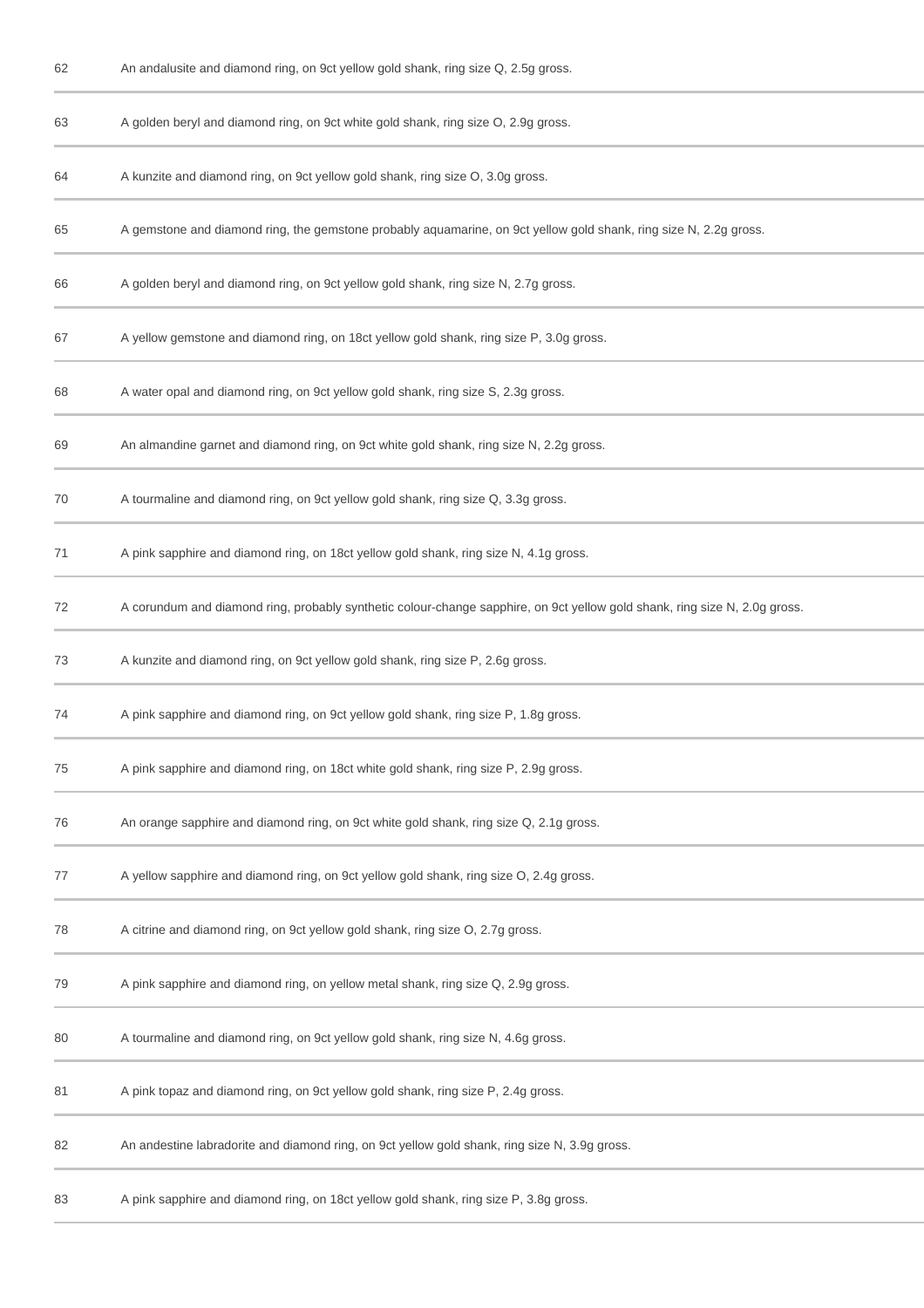| 84  | A garnet and diamond ring, on 9ct yellow gold shank, ring size N, 2.8g gross.           |
|-----|-----------------------------------------------------------------------------------------|
| 85  | A garnet and diamond ring, on 9ct yellow gold shank, ring size O, 3.4g gross.           |
| 86  | A garnet and diamond ring, on 9ct yellow gold shank, ring size P, 4.7g gross.           |
| 87  | A ruby and diamond ring, on 9ct yellow gold shank, ring size P, 3.5g gross.             |
| 88  | A pink sapphire and diamond ring, on 9ct yellow gold shank, ring size O, 3.3g gross.    |
| 89  | An orange sapphire and diamond ring, on 9ct white gold shank, ring size P, 2.5g gross.  |
| 90  | A ruby and diamond ring, on yellow metal shank, ring size P, 3.9g gross.                |
| 91  | A garnet and diamond ring, on 9ct yellow gold shank, ring size Q, 2.9g gross.           |
| 92  | A diamond ring, on 9ct yellow gold shank, ring size P, 2.5g gross.                      |
| 93  | A diamond ring, on 9ct yellow gold shank, ring size P, 2.7g gross.                      |
| 94  | A three-stone diamond ring, on 9ct yellow gold shank, ring size P, 2.2g gross.          |
| 95  | A diamond ring, on yellow metal shank, ring size P, 2.3g gross.                         |
| 96  | A diamond ring, on 9ct yellow gold shank, ring size N, 4.5g gross.                      |
| 97  | A pink-topaz and diamond ring, on 9ct yellow gold shank, ring size P, 2.5g gross.       |
| 98  | A garnet and diamond ring, on 9ct white gold shank, ring size N, 3.2g gross.            |
| 99  | A pink tourmaline and diamond ring, on 14ct yellow gold shank, ring size S, 3.9g gross. |
| 100 | A garnet and diamond ring, on 9ct yellow gold shank, ring size N, 2.7g gross.           |
| 101 | Four white sapphire rings, all on 9ct gold shanks, ring sizes P/Q, 12.6g gross.         |
| 102 | Five ruby and white stone rings, on 9ct gold shanks, ring sizes N-Q, 11.2g gross.       |
| 103 | Five ruby and white stone rings, on 9ct gold shanks, ring sizes N/O, 12.1g gross.       |
| 104 | Five sapphire and other blue stone rings, on 9ct gold shanks, P/Q, 13.0g gross.         |
| 105 | Ten white stone rings, on 9ct old shanks, various ring sizes, 25.7g gross.              |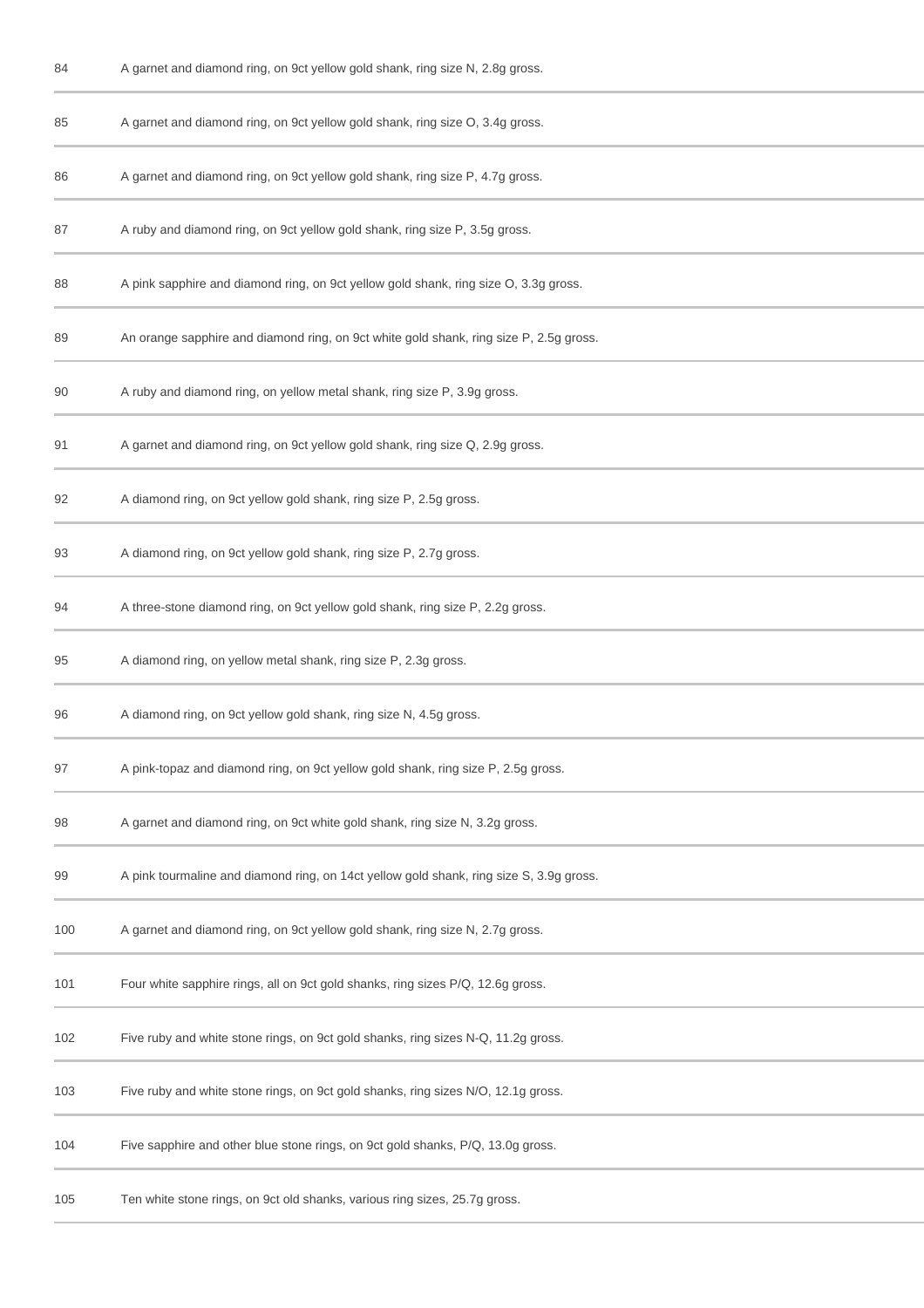| 106 | Five gemstone rings, including garnets, on 9ct gold shanks, ring sizes N-P, 12.6g gross.                                                                                                                                                                                                |
|-----|-----------------------------------------------------------------------------------------------------------------------------------------------------------------------------------------------------------------------------------------------------------------------------------------|
| 107 | Six gemstone rings, including topaz, amethyst, kunzite and others, on 9ct gold shanks, ring sizes N-Q, 16.1g gross.                                                                                                                                                                     |
| 108 | Six gemstone rings, including peridot, on 9ct gold shanks, ring sizes O-Q, 16.0g gross.                                                                                                                                                                                                 |
| 109 | Five pearl or opal rings, on 9ct gold shanks, ring sizes N-U, 13.1g gross.                                                                                                                                                                                                              |
| 110 | Five gemstone rings, including peridot, all on 9ct yellow gold shanks, ring sizes O-Q, 11.3g gross.                                                                                                                                                                                     |
| 111 | Five gemstone ring, including garnet, topaz, kunzite and others, all on 9ct gold shanks, O/P, 13.3g gross.                                                                                                                                                                              |
| 112 | Seven blue gemstone rings, including topaz, synthetic colour change sapphire and others, all on 9ct gold shaks, ring sizes O/P, 19.2g<br>gross.                                                                                                                                         |
| 113 | Six orange gemstone rings, including citrine and others, all on 9ct gold shanks, ring sizes N-U, 16.9g gross.                                                                                                                                                                           |
| 114 | Eight gemstone set rings, all on 9ct gold shanks, ring sizes N-P, 19.7g gross.                                                                                                                                                                                                          |
| 115 | A Majestic ruby and diamond ring, on 18ct yellow gold shank, ring size N, 3.2g gross; a Ratanakiri zircon and diamond ring, on 9ct white<br>gold shank, ring size P, 3.1g gross; and a mystic topaz ring, on 9ct yellow gold shank, ring size N, 5.8g gross, all with certificates. (3) |
| 116 | Three 9ct yellow gold rings, various designs, 5.7g gross; and a platinum ring, 2.9g. (4)                                                                                                                                                                                                |
| 117 | An iolite and diamond ring, on 9ct yellow gold shank, ring size N, 2.9g gross.                                                                                                                                                                                                          |
| 118 | A pink tourmaline and diamond ring, on 9ct white gold shank, ring size N, 4.8g gross.                                                                                                                                                                                                   |
| 119 | A pink tourmaline and diamond ring, on 9ct yellow gold shank, ring size Q, 2.2g gross.                                                                                                                                                                                                  |
| 120 | An aquamarine and diamond ring, the rectangular step cut aquamarine flanked by baguette and brilliant cut diamonds, on 14ct white<br>gold shank, ring size P, 4.2g gross.                                                                                                               |
| 121 | A garnet and diamond ring, on 9ct yellow gold shank, ring size N, 2.5g gross.                                                                                                                                                                                                           |
| 122 | An emerald and diamond ring, on 9ct yellow gold shank, ring size O, 2.3g gross.                                                                                                                                                                                                         |
| 123 | An emerald and diamond ring, on 9ct yellow gold shank, ring size P, 2.2g gross.                                                                                                                                                                                                         |
| 124 | A black diamond and diamond ring, on 9ct white gold shank, ring size Q, 3.6g gross.                                                                                                                                                                                                     |
| 125 | A diamond dress ring, on 9ct white gold shank, ring size P, 3.2g gross.                                                                                                                                                                                                                 |
| 126 | A diamond dress ring, on 9ct white gold shank, ring size N, 3.5g gross.                                                                                                                                                                                                                 |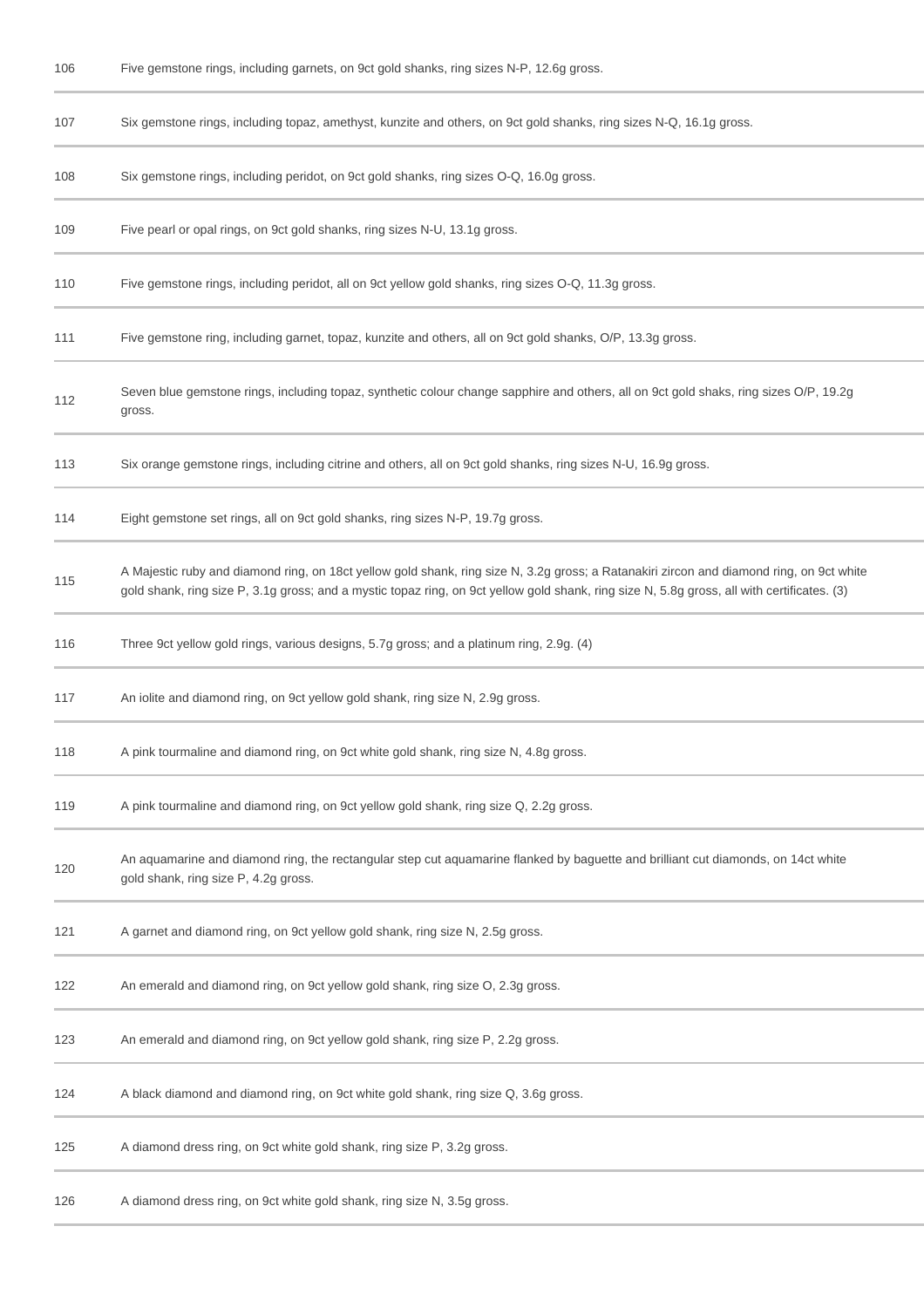| 127 | An opal and diamond ring, the opal probably a doublet, on 9ct yellow gold shank, ring size Q, 3.4g gross.                                                                       |
|-----|---------------------------------------------------------------------------------------------------------------------------------------------------------------------------------|
| 128 | A sapphire and diamond ring, on 14ct yellow gold shank, ring size O, 2.4g gross.                                                                                                |
| 129 | A tsavorite garnet and diamond ring, on 9ct yellow gold shank, ring size P, 3.2g gross.                                                                                         |
| 130 | A garnet and diamond ring, on 9ct yellow gold scrolling mount and shank, ring size V, 3.7g gross.                                                                               |
| 131 | An opal and diamond ring, on 9ct yellow gold shank, ring size Q, 2.9g gross.                                                                                                    |
| 132 | Five rings, including: a sapphire and white sapphire ring; three amethyst rings; and a signet ring, all on 9ct gold shanks, ring sizes O-Q,<br>14.6g gross.                     |
| 133 | A George V gold half sovereign, 1915, in 9ct yellow gold pendant mount, 7.3g gross.                                                                                             |
| 134 | A 2 1/2 gold dollar, 1899, in yellow metal pendant mount, 8.5g gross.                                                                                                           |
| 135 | A George V gold sovereign, 1911, in 9ct yellow gold pendant mount, 14.5g gross.                                                                                                 |
| 136 | A set of three Chinese gold bangles, around 18-22ct, with faceted design and character marks, 6cms wide, 33.5g gross.                                                           |
| 137 | An 18ct yellow gold nugget pendant, 4.8g.                                                                                                                                       |
| 138 | Two Egyptian gold pendants, one of scarab beetle form on fine link chain, the other with hieroglyphs, 5.0g gross.                                                               |
| 139 | An Edwardian style amethyst and peridot pendant, in yellow metal mount and fine cable link chain, pendant 4.5cms high, chain 42cms<br>long, 4.8g gross.                         |
| 140 | An Edwardian peridot and seed pearl pendant, stamped '9ct', 4.3cms high, 2.0g gross.                                                                                            |
| 141 | A 9ct yellow gold, emerald and seed pearl pendant, in the form of a basket of flowers, 3.8cms high, 2.2g gross.                                                                 |
| 142 | An Edwardian style garnet and yellow metal pendant, stamped '9ct', 4.2cms high, 1.6g gross.                                                                                     |
| 143 | Two ruby pendants, one in 9ct yellow gold chandelier drop mount, 4.1g gross; the other in 9ct white gold mount, 2.4cms high, 5.9g<br>gross.                                     |
| 144 | An opal set dragonfly pattern pendant, in yellow metal mount, 3.5cms high, 3.8g gross.                                                                                          |
| 145 | An Edwardian amethyst and yellow metal pendant, stamped '9c', 4.6cms high, 1.7g gross; and a garnet pendant, in 9ct yellow gold<br>mount, 2.9cms high, 2.9g gross. (2)          |
| 146 | Three gemset pendants, one with opal, topaz and orange sapphires, one yellow and white stones, the third black and white stones, all in<br>9ct yellow gold mounts, 10.3g gross. |